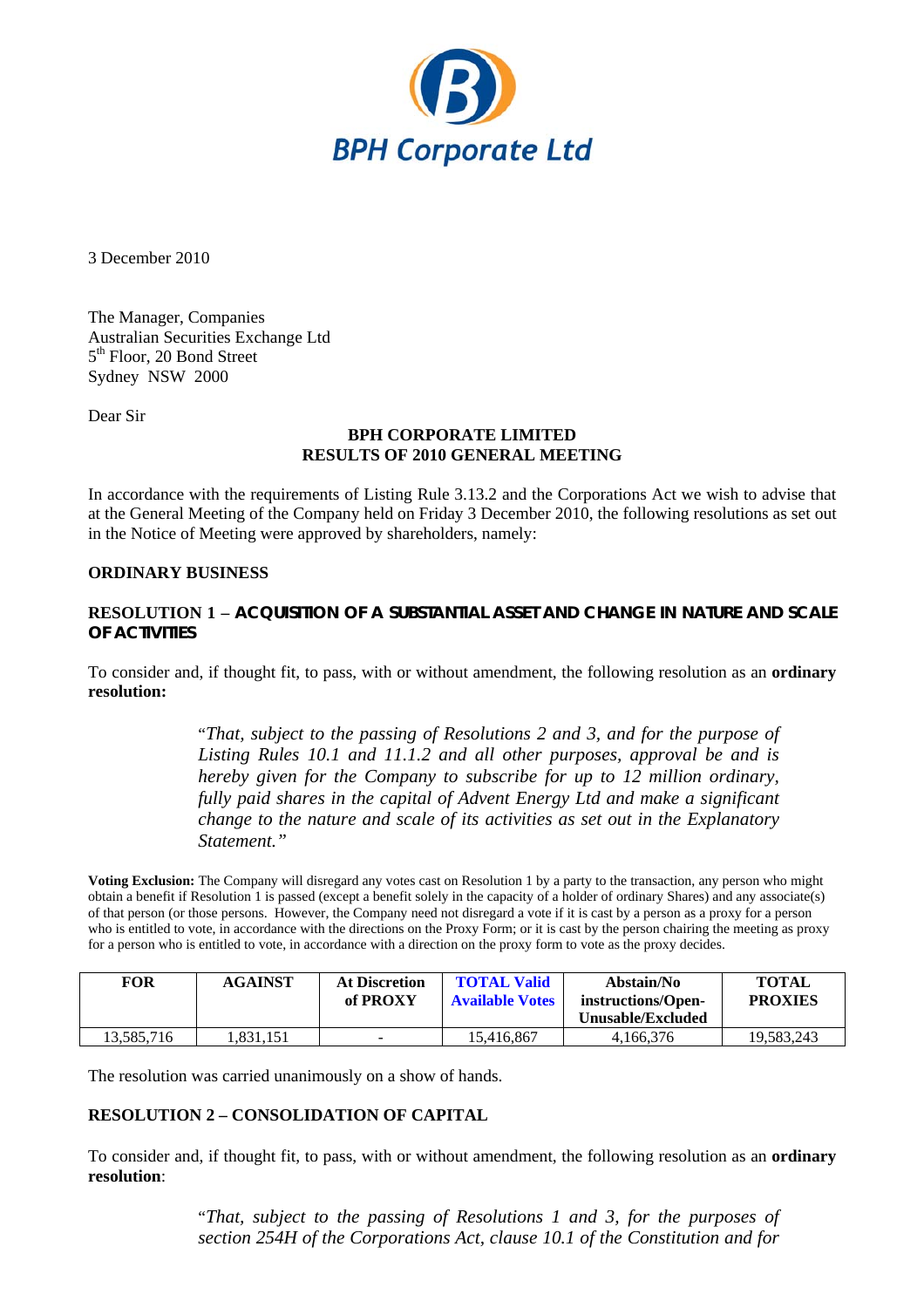*all other purposes, the issued capital of the Company be consolidated on the basis that:* 

- *(a) every two (2) Shares on issue be consolidated into one (1) Share; and*
- *(b) every two (2) Options on issue be consolidated into one (1) Option, and the exercise price of each Option be amended in inverse proportion to this ratio in accordance with ASX Listing Rule 7.22.1,*

*(Consolidation) with the Consolidation taking effect on a date to be announced to the ASX in accordance with the requirements of the ASX Listing Rules, and where the Consolidation results in a fraction of a Share or an Option being held, the Directors be authorised to round that fraction up to the nearest whole Share or Option (as the case may be)."* 

| <b>FOR</b> | <b>AGAINST</b> | <b>At Discretion</b><br>of PROXY | <b>TOTAL Valid</b><br><b>Available Votes</b> | Abstain/No<br>instructions/Open-<br>Unusable/Excluded | <b>TOTAL</b><br><b>PROXIES</b> |
|------------|----------------|----------------------------------|----------------------------------------------|-------------------------------------------------------|--------------------------------|
| 13.950.916 | .745.951       | 3,886,376                        | 19.583.243                                   |                                                       | 19.583.243                     |

The resolution was carried unanimously on a show of hands

### **RESOLUTION 3 – ISSUE OF SHARES AND OPTIONS**

To consider and, if thought fit, to pass, with or without amendment, the following resolution as an **ordinary resolution:** 

> "*That, subject to the passing of Resolutions 1 and 2, for the purpose of ASX Listing Rule 7.1 and for all other purposes, approval is given for the Directors to allot and issue Shares raising a total of up to \$20 million (on a post-Consolidation basis), together with 1 free attaching Option for every 2 Shares issued on the terms and conditions set out in the Explanatory Statement."*

**Voting Exclusion**: The Company will disregard any votes cast on this Resolution by any person who may participate in the proposed issue and a person who might obtain a benefit, except a benefit solely in the capacity of a holder of ordinary securities, and any associates of those persons. However, the Company need not disregard a vote if it is cast by a person as a proxy for a person who is entitled to vote, in accordance with the directions on the Proxy Form; or it is cast by the person chairing the meeting as proxy for a person who is entitled to vote, in accordance with a direction on the Proxy Form to vote as the proxy decides.

| <b>FOR</b> | <b>AGAINST</b> | <b>At Discretion</b><br>of PROXY | <b>TOTAL Valid</b><br><b>Available Votes</b> | Abstain/No<br>instructions/Open-<br>Unusable/Excluded | <b>TOTAL</b><br><b>PROXIES</b> |
|------------|----------------|----------------------------------|----------------------------------------------|-------------------------------------------------------|--------------------------------|
| 13.512.716 | 2.111.151      | 3.886.376                        | 19.510.243                                   | 73,000                                                | 19.583.243                     |

The resolution was carried unanimously on a show of hands

**BioPharmica Limited** ACN 95 912 002 PO Box 317, North Perth 6906, Western Australia 14 View Street, North Perth, Western Australia 6006 admin@biopharmica.com.au www.biopharmica.com.au T: +61 8 9328 8366 F: +61 8 9328 8733